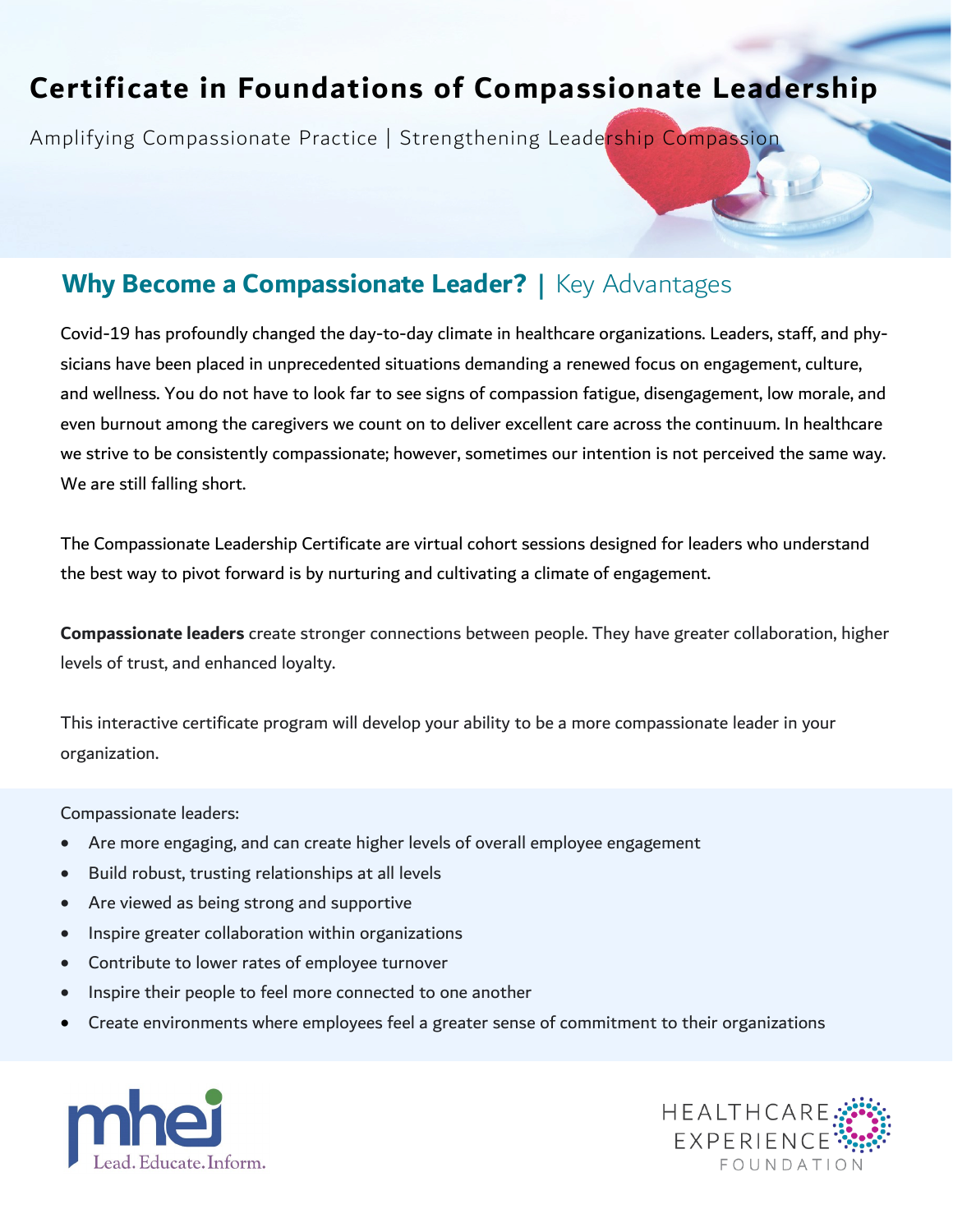# **Certificate in Foundations of Compassionate Leadership**

Amplifying Compassionate Practice | Strengthening Leadership Compassion

## **About Our Program |** How It Works

Unlocking the leadership potential through compassion can help your team achieve greater performance results at a time when healthcare needs to differentiate on culture. The Compassionate Leadership Certificate through MHEI and the Healthcare Experience Foundation implements proven methods to develop leadership skills, while setting participants up for success through a sustainable learning process.

#### **Virtual Cohort**

We will engage cohort participants in four modules over two days via a virtual development session that focuses on the most pressing topics to expand compassion as a pillar of leadership success. We will be utilizing both large and small group discussions as well as interactive learning opportunities.

#### **Reinforcement and Coaching**

Our learning reinforcement tools, videos and personalized coaching are designed to support individual growth and help leaders apply what they learned throughout the program

## **Evidence Based Outcomes of Compassionate**

- $+$  Improve well being of leaders, staff and physicians
- $+$  Improve safety of patients
- $+$  Higher rates of loyalty with staff and patients and physicians

## **Investment total for both days:**

**Before 9/15:** \$350 individual; Group (5 or more) \$275 per person  **After 9/15** \$450 individual; Group (5 or more) \$375 per person

## **To register, please visit [here](https://ww2.eventrebels.com/er/Registration/StepRegInfo.jsp?ActivityID=40404&StepNumber=1)**

\*Note due to the ongoing impact of the COVID-19 Pandemic. We will honor refunds or apply fees to additional services. Changes are requested by May 6th





**Credly Certificate & Sharable Credentials**



**HEALTHCARE EXPERIENCE ACADEMY** 

**6-months access to Healthcare Experience Academy microlearning videos and e-resources**



**Exclusive Web Portal for Participants to access learning materials**